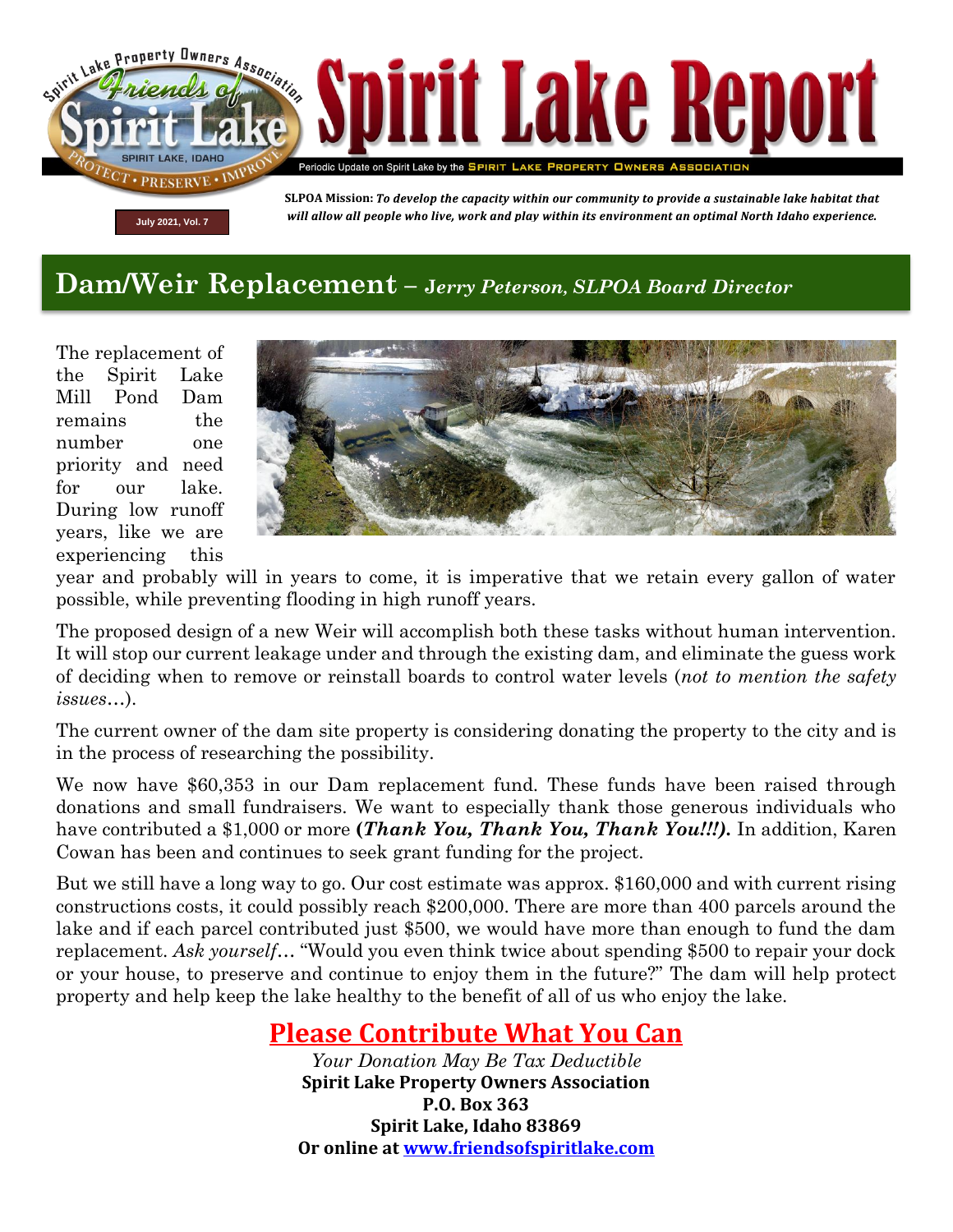### **In Memorium –** *Karen Winston, SLPOA President*

It is with sadness that we share news of the death of our board member Shelley Tschida, a vivacious young woman who had been valiantly battling cancer. Shelly was a valuable contributing member to our board who always shared her love of Spirit Lake and the environs. We deeply miss her enthusiasm and presence.

## **Lake Data** – *Jerry Peterson and Sid Wurzburg, SLPOA Board Director*

**LAKE WATER QUALITY – "Surface water" temperatures around the 4<sup>th</sup> of July were around** 80° F, much higher than normal for this time of the year and the water clarity was very good as compared to mid-June, due to heavy pollen in some portions of the lake. There is concern of a possible algae bloom in the future if water temperatures and nutrients remain high.

**LAKE LEVEL –** Low snowpack in the drainage meant that although we experienced high water at a date in the normal range, it was about 20 inches below what is the recent norm and the lowest high water in recent years.

The lake however, was only dropping about 2 to 3 inches a week. That is less than usual with hot dry days. That changed on July 12 when the lake was down 4.5 inches for the week. That is a rate we usually see in mid-summer with the current lake level.

I'm guessing that the unusually high temperatures on Mt. Spokane caused early high flow levels in Brickle Creek, but that high flow is now over and we can expect the lake to continue to drop 4 to 5 inches each week. The result would be the lowest summer levels since the millpond repairs. It's looking a lot like 2015 when millpond boat entrance and public launch access were limited for much of late summer.

## **Membership Dues –** *Linda Pendleton & Jerry Peterson SLPOA Board Directors*

Membership dues *(\$40 per year)* were way down for 2020 and remain low for 2021. There are two possible reasons:

- In 2020 the board changed membership to an annual fee time frame to be due **on Jan 1**. Some members are not yet aware of this change. The change makes it easier for people to know when to pay dues, to generate reports and to applying for grants.
- Since many members have normally paid their dues at the Annual Meeting, and we did not have an Annual Meeting due to Covid-19 restrictions, a number of 2020 dues were not received.

**We sincerely thank all the members that have already paid in both 2020 and 2021. Thank you in advance to those that will be sending your dues. The Association needs and appreciates your ongoing support!**

**Catch up on your dues or become a member and get the latest news!!!**

**Visit our Web Site:** *[www.friendsofspiritlake.com](http://www.friendsofspiritlake.com/)*

**Or send a check to:**

**Spirit Lake Property Owners Association, PO Box 363, Spirit Lake, ID 83869**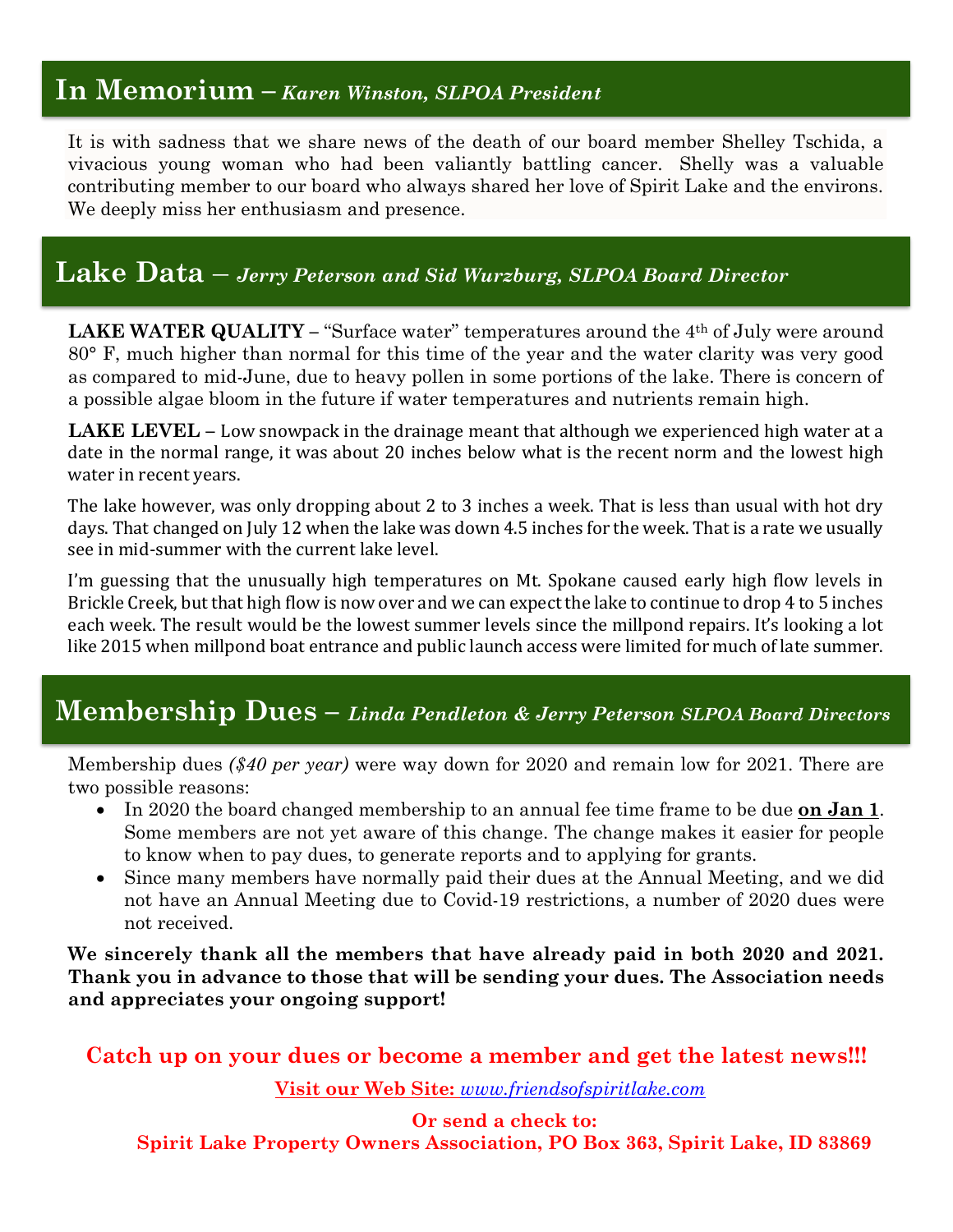## **Membership Information –** *Jerry Peterson, SLPOA Board Director*

Your Board has been updating the Membership List. We need your help to be as accurate as possible. In order to send out timely information/updates by Mail, Email, & Text, we need to verify everyone's current mailing address, email and cell phone (*if you want to receive text messages).* There are two active Association web sites, that are linked together. You can send us your current information:

#### **Go directly to [www.friendsofspiritlake.com](http://www.friendsofspiritlake.com/) or**

#### **[www.spiritlake.org](http://www.spiritlake.org/) and** *click the "Friends of Spirit Lake" button*

Fill in your name, email and other contact information in the comment area.

## **SLPOA Board Update –** *Karen Cowan and Paul Sturm, SLPOA Board Directors*

**In accordance with the Bylaws of SLPOA the members of the "board of directors" will be referred to here as directors in order to distinguish them from general members of the Association.** 

**BOARD DIRECTOR ELECTIONS –** At the Annual Meeting the Spirt Lake Property Owners' Association the current board will be offered as a slate of directors to be voted on by the Association members. If approved, each elected board director will then be assigned by the board to staggered terms. In so doing, in subsequent years, the Association can get back into alignment with our Bylaws and elect or reelect one-third of the board each year. This is a process that we planned for the 2020 Annual Meeting. As you may recall, because of Covid-19 restrictions and caution, the 2020 Annual Meeting was canceled and the process had to be postponed.

**THE WORK OF THE BOARD –** The board of directors is charged collectively with the responsibility to manage and direct the business, operations and activities of the Association. It is a working board. Board directors are expected to not only attend at least four board meetings a year, or more as needed, the director is also expected to take on strategic plan goal leadership and participate alongside other volunteers in support of the Association's active projects and actions. Time commitment varies. However, if the association is to make progress on its ambitious goals and action plans a director should be prepared to invest several hours per month.

**HAVE YOU CONSIDERED BEING A BOARD DIRECTOR?** The Board's Strategic Goals and Action Plans sometimes necessitate additional directors with specific expertise and talents. The current board believes that the best way to become a director is to discuss the work and needs with a director, attend a board meeting and get your questions answered. Then, if your desire to be a director persists, and according to the Bylaws, the board may appoint you to be a director to be voted on by the Association members at the following Annual Meeting. You can inquire about becoming a board director with any current board director.

### **Get involved – Be a Volunteer –** *Paul Sturm, SLPOA Board Director*

If you would like to be involved in the work of SLPOA there are occasional as well as ongoing opportunities. We encourage you to sign up to be a volunteer at the Annual Meeting.